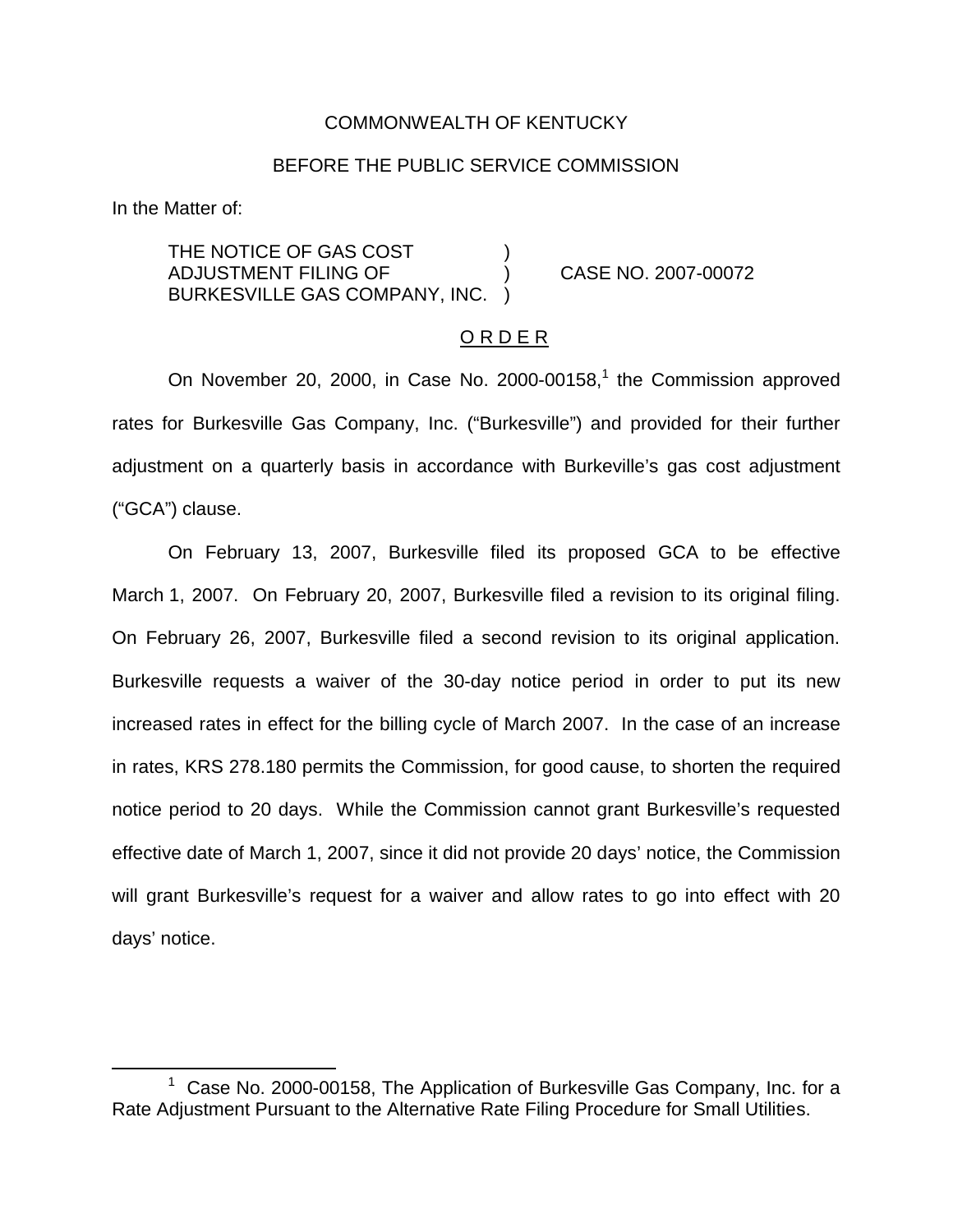After reviewing the evidence of record and being otherwise sufficiently advised, the Commission finds that:

1. Burkesville's notice includes revised rates designed to pass on to its customers its expected change in wholesale gas costs.

2. Burkesville's proposed expected gas cost ("EGC") is \$14.1565 per Mcf, which is \$1.3937 per Mcf more than the prior EGC of \$12.7628.

3. Burkesville's notice sets out no refund adjustment.

4. Burkesville's notice sets out a current actual adjustment ("AA") of (\$1.6228) per Mcf. Burkesville's total AA is also (\$1.6228) per Mcf, which is a decrease of 85.12 cents per Mcf from the previous total AA.

5. Burkesville's GCA is \$12.5337 per Mcf, which is 54.25 cents per Mcf more than the previous rate of \$11.9912.

6. The rates in the Appendix to this Order are fair, just, and reasonable, and should be approved for billing for service rendered by Burkesville on and after March 5, 2007. Burkesville did not give sufficient notice for rates to be effective March 1, 2007.

IT IS THEREFORE ORDERED that:

1. The rates in the Appendix, attached hereto and incorporated herein, are approved for billing for service rendered on and after March 5, 2007.

2. Within 20 days of the date of this Order, Burkesville shall file with this Commission its revised tariffs setting out the rates authorized herein.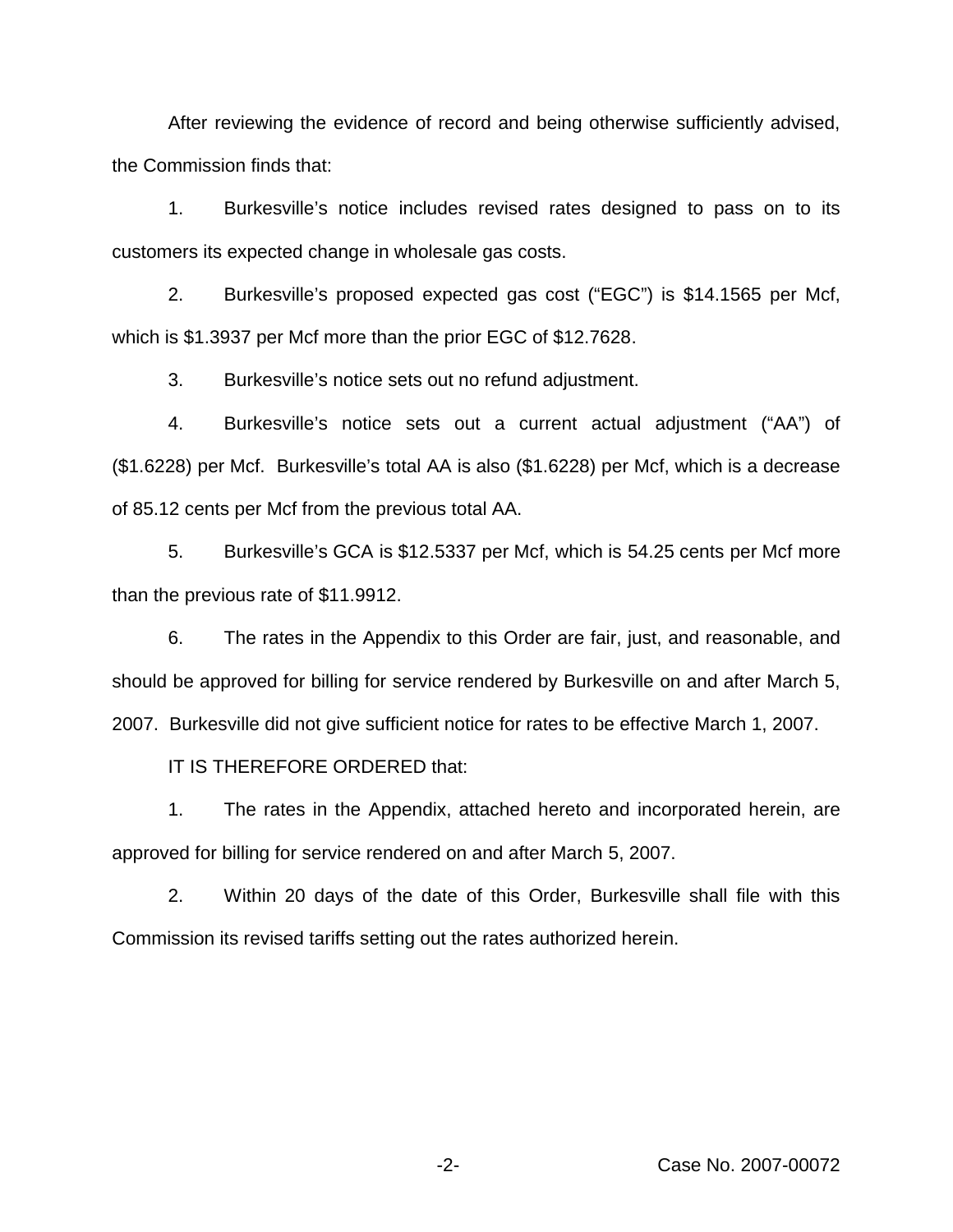Done at Frankfort, Kentucky, this 1<sup>st</sup> day of March, 2007.

By the Commission

ATTEST:

**Executive Director**